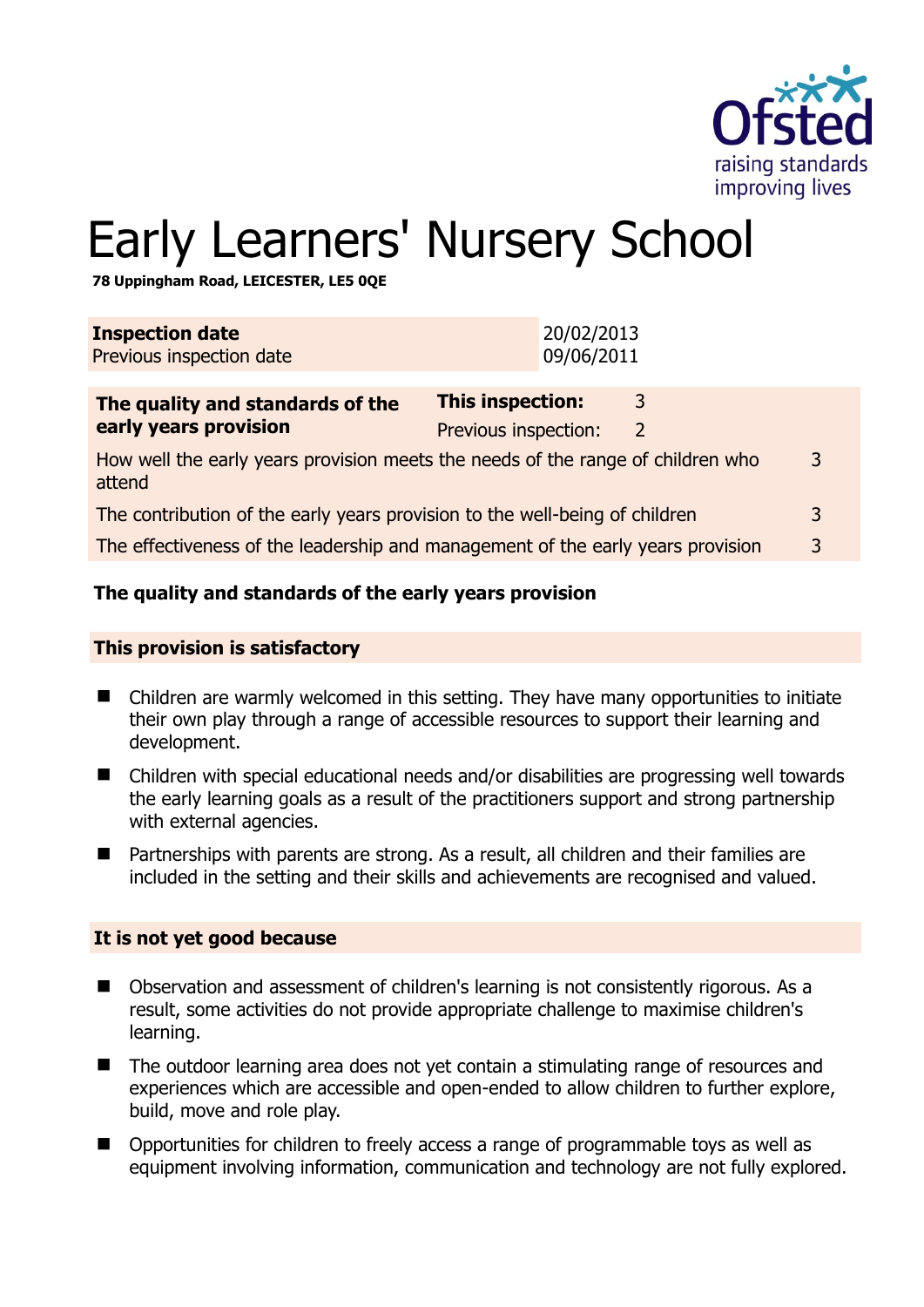# **Information about this inspection**

Inspections of registered early years provision are scheduled:

- at least once in every inspection cycle. The current cycle ends on 31 July 2016
- **n** more frequently where Ofsted identifies a need to do so, for example where provision was previously judged as inadequate
- **•** brought forward in the inspection cycle where Ofsted has received information that suggests the provision may not be meeting the legal requirements of the Early Years Foundation Stage; or where assessment of the provision identifies a need for early inspection
- **P** prioritised for inspection where we have received information that the provision is not meeting the requirements of the Early Years Foundation Stage and which suggests children may not be safe
- at the completion of an investigation into failure to comply with the requirements of the Early Years Foundation Stage.

The provision is also registered on the voluntary and compulsory parts of the Childcare Register. This report includes a judgment about compliance with the requirements of that register.

# **Inspection activities**

- The inspector observed activities in the five main playrooms and the outdoor area.
- $\blacksquare$ The inspector looked at children's assessment records, planning documentation, evidence of suitability of practitioners working within the nursery, the provider's selfevaluation evidence and a range of other documentation.
- The inspector spoke with the provider, both managers, practitioners and children at appropriate times throughout the inspection.
- The inspector took account of the views of parents through questionnaires undertaken by the nursery.

#### **Inspector**

Sue Riley

# **Full Report**

# **Information about the setting**

Early Learners Nursery School opened in 2010. It is privately owned and runs from a church hall in Leicester City. The nursery is registered on the Early Years Register and both the compulsory and voluntary parts of the Childcare Register. There are currently 76 children aged from nine months to eight years on roll. Of these, 68 are within the early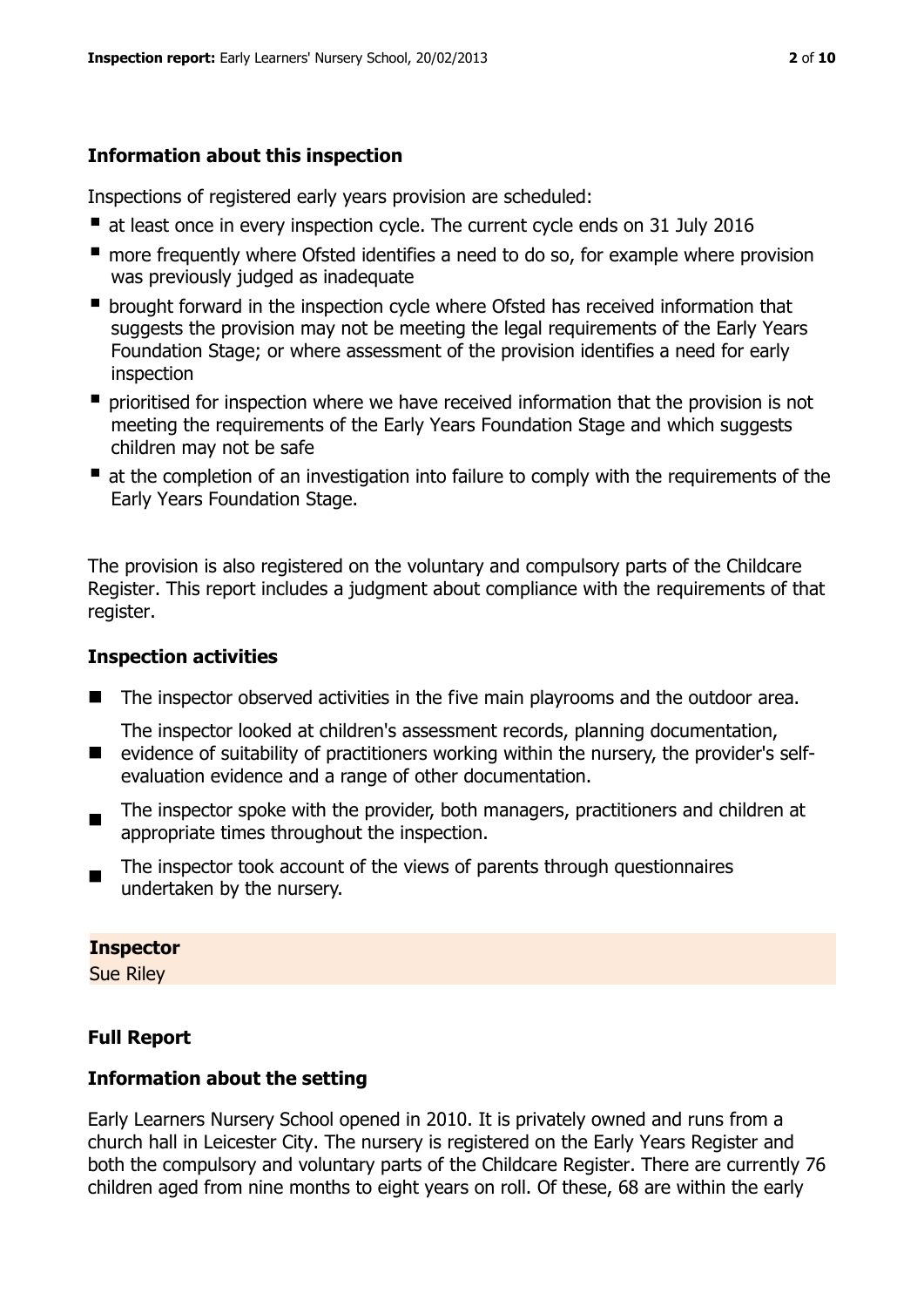years age range. The nursery supports children with English as an additional language and children with special educational needs and/or disabilities. It receives funding for the provision of free early education to three- and four-year-old children. The nursery is easily accessible for all, including wheelchair users. Children come from the immediate and surrounding areas, and many commute to the area. The nursery opens Monday to Friday all year round, closing only for bank holidays. Sessions are from 7am until 7pm. Children attend for a variety of sessions. There is a small enclosed area available for outdoor play.

The nursery employs 17 members of staff. Of these, 12 hold appropriate early years qualifications at level 3 or above. One practitioner holds Qualified Teacher Status and one holds Early Years Professional Status. A number of practitioners are currently working towards a childcare qualification. The nursery are members of the National Day Nurseries Association and the Pre-school Learning Alliance.

# **What the setting needs to do to improve further**

## **To meet the requirements of the Early Years Foundation Stage the provider must:**

■ ensure observations and assessments of children are used effectively to identify the next steps in their learning and development, so that the activities provided are focussed on providing more challenging experiences to help children to further progress in their learning.

# **To further improve the quality of the early years provision the provider should:**

- increase the range of resources and enhance children's experiences outdoors by: for example, offering children open-ended resources to enable them to further explore, build, move and role play
- $\blacksquare$  improve the range of activities and experiences for children by: for example, providing opportunities for children to show an interest in technological toys and know how to operate simple equipment.

#### **Inspection judgements**

### **How well the early years provision meets the needs of the range of children who attend**

Children make satisfactory progress towards the early learning goals. They enjoy activities and experiences, covering the areas of learning, in a child-friendly environment. Some practitioners carry out an initial assessment of children on entry to enable them to plan children's next steps in their learning. Practitioners understand the revised Statutory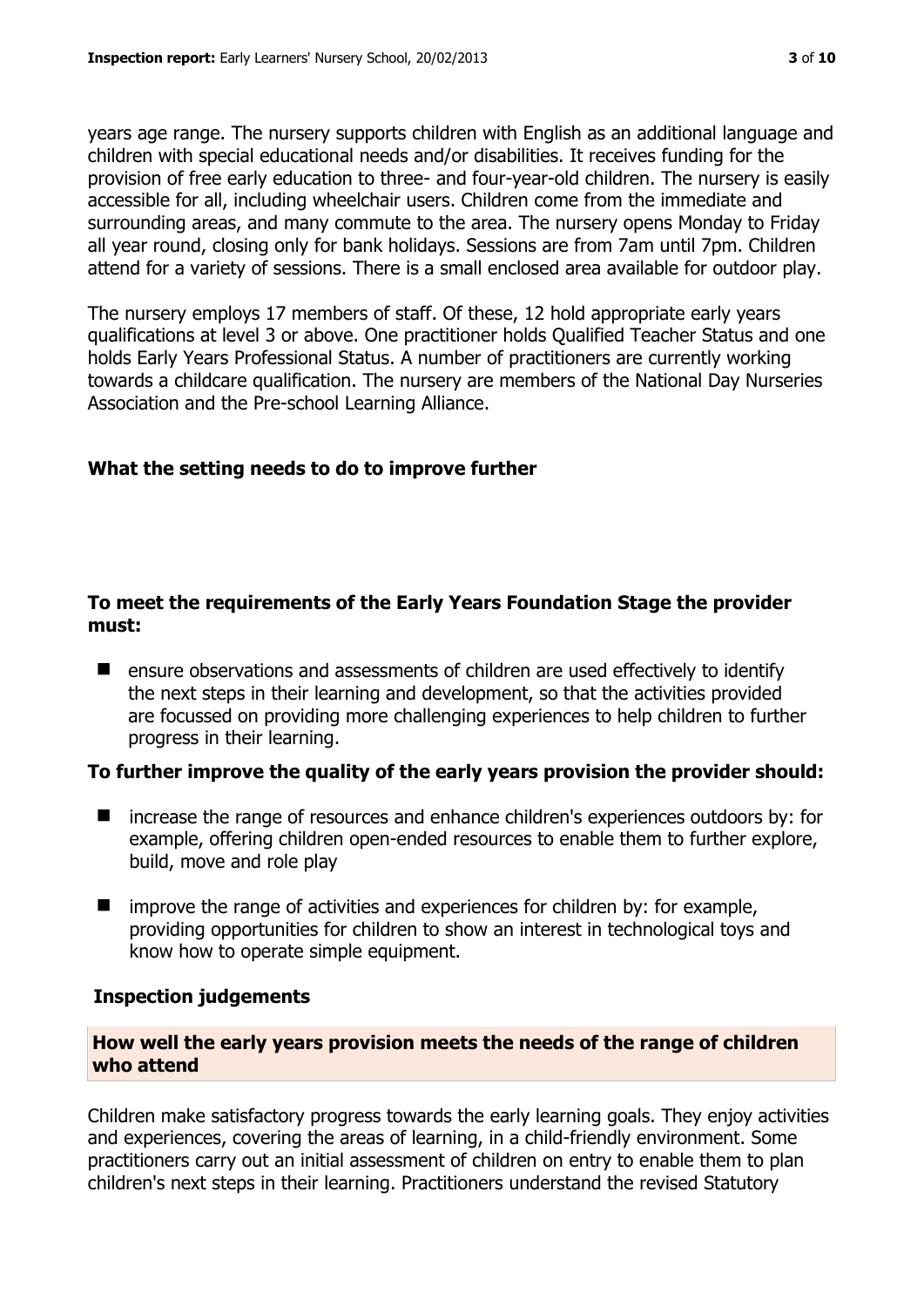Framework for the Early Years Foundation Stage and carry out regular observations of children. They know individual children well and planning is devised around children's current interests. This harnesses their interest and promotes children's progress towards the early learning goals. However, some practitioners are not using their assessments of children to plan suitably challenging actvitites to help extend children's learning. This means that some children are not making best progress in all areas of learning. Practitioners engage effectively with children, listening to and observing them to know when to offer support or allow children to direct their own play. Practitioners in the toddler rooms have an awareness of how to carry out the progress check at age two. They understand how to involve parents in the process, so that they can share what they about children's learning.

Parents are offered regular opportunities to see their child's progress in their learning journeys and to speak with their child's key person. The key person system supports the partnership with parents. Practitioners are confident in engaging with parents to report on children's progress and their next steps in learning. Parents are involved in their child's learning and development within the nursery and are encouraged to carry on this learning at home, through the homework books which are used in the pre-school rooms. All children are enthusiastic and engaged in their learning, and display the characteristics of keen learners. They are confident to try and take part in activities. Children with special educational needs and/or disabilities, or who have English as a second language are very well catered for. The nursery's special educational needs coordinator is knowledgeable and works closely with parents to support children by working alongside other professionals. Children who have individual education plans are monitored and their progress is reviewed regularly. Some children, of all ages, attend the nursery speaking additional languages at home other than English. Staff throughout the setting, are aware of the languages spoken at home, use and fully support children to use their home languages within the setting. This results in children progressing well in their communication and language.

The older children play cooperatively with each other. For example, small groups of children sit at the mark making table and share resources. When outside children on the wheeled toys make up their own imaginative game. Children are happy to receive praise from the staff and respond positively. Older children know when they have done wrong and quickly say 'sorry' to their peer and give them a hug. The younger children know when they have done well and their faces light up when praised. Children sit well as they listen to stories. They follow instructions demonstrating that they understand what is being asked of them. Older children communicate confidently with practitioners which helps them be prepared for their transition to other settings or school. Children handle equipment well and use their small muscles with good control. For example, when using cutlery to eat and when using pencils to make marks. Children when playing outside have some opportunities to develop their larger muscles. However, there is room to improve the range of open-ended equipment outdoors to enable children to further explore, build, move and role play. Independence is promoted well as practitioners encourage children to do things for themselves, but are there for support as needed. For example, an older child puts their own coat on and the practitioner starts the zip, which the child pulls up themselves, gaining a sense of achievement. Younger children feed themselves confidently.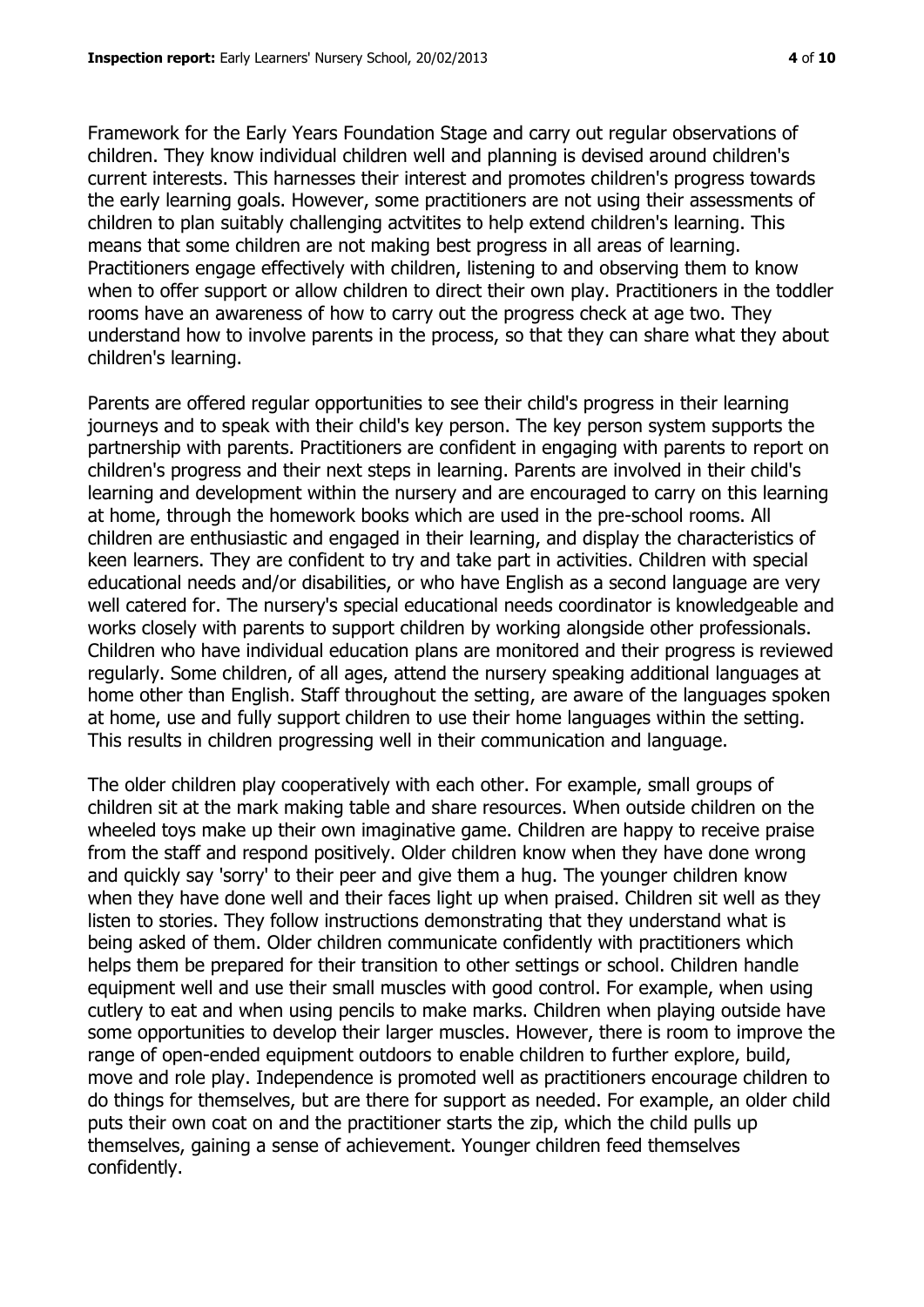Children select books and demonstrate a suitable understanding of how to handle them carefully. Older children confidently make marks and verbally give meaning to their marks, when questioned by the practitioner. Children are encouraged to use the phonic sounds of letters, and eagerly participate with the magnetic letters activity. Younger children eagerly sing familiar songs and join in with the actions. Older children learn to problem solve for themselves as they complete jigsaw puzzles. They count and make patterns with the pegs and peg boards. When building up the wooden train track, the older children use positional language, demonstrating their sound understanding. However, there is scope to improve the range of activities for children so they can become interested in technology and experience how to operate simple equipment. Younger children sit and concentrate very well as they explore the materials and resources to create their artwork.

#### **The contribution of the early years provision to the well-being of children**

Children are happy and confident due to an effective settling-in process. Time is taken to establish relationships and obtain useful information from parents about children's general care needs, home practices and routines. Children separate from their main carers confidently as they are assigned a key person, and secure attachments are formed. Practitioners place importance on encouraging independence and self-help. They are quick to praise and build self-esteem, and as a result, children develop the self-confidence to participate and experience a range of learning activities. This developing confidence is evident in the way that children move from one activity to another, observing the routines of the nursery and sharing resources amicably. Older children play cooperatively and show care and concern for one another. The key person learns about each child's backgrounds and values and celebrates difference. Practitioners are good role models for the children as they treat them with respect. They get down to their own level and use ageappropriate explanations to explain why certain behaviour is unacceptable. As a result, the atmosphere in the nursery is calm, relaxed, respectful and caring.

Children's health and welfare is supported as they enjoy snacks and meals in accordance with their dietary needs and preferences. Mealtimes are pleasant social occasions when the children sit together at low tables and chairs, using appropriate cutlery. Older children are able to serve themselves at snack time, which supports their individuality and confidence. Children know where to access their drinks at any time throughout the day and have milk and water offered at snack time. They routinely wash their hands so they are learning sound hygiene routines. This also helps to promote independence as they learn to manage their own personal hygiene routines and put on and remove coats. Children enjoy fresh air and exercise as they play outdoors. However, this area is not wellresourced and children's learning outdoors lacks sufficient challenge to enable children to make the best progress.

Practitioners give children's safety the highest priority and they have robust procedures and policies in place to help keep children safe. Children are offered varied opportunities to learn about risk and how to keep themselves safe. Routine risk assessments ensure that indoor and outdoor environments are safe. Practitioners work well as a team and are deployed within the setting to ensure children's safety and allow them to access all areas with support. Children are taught to keep themselves safe as they learn to walk and not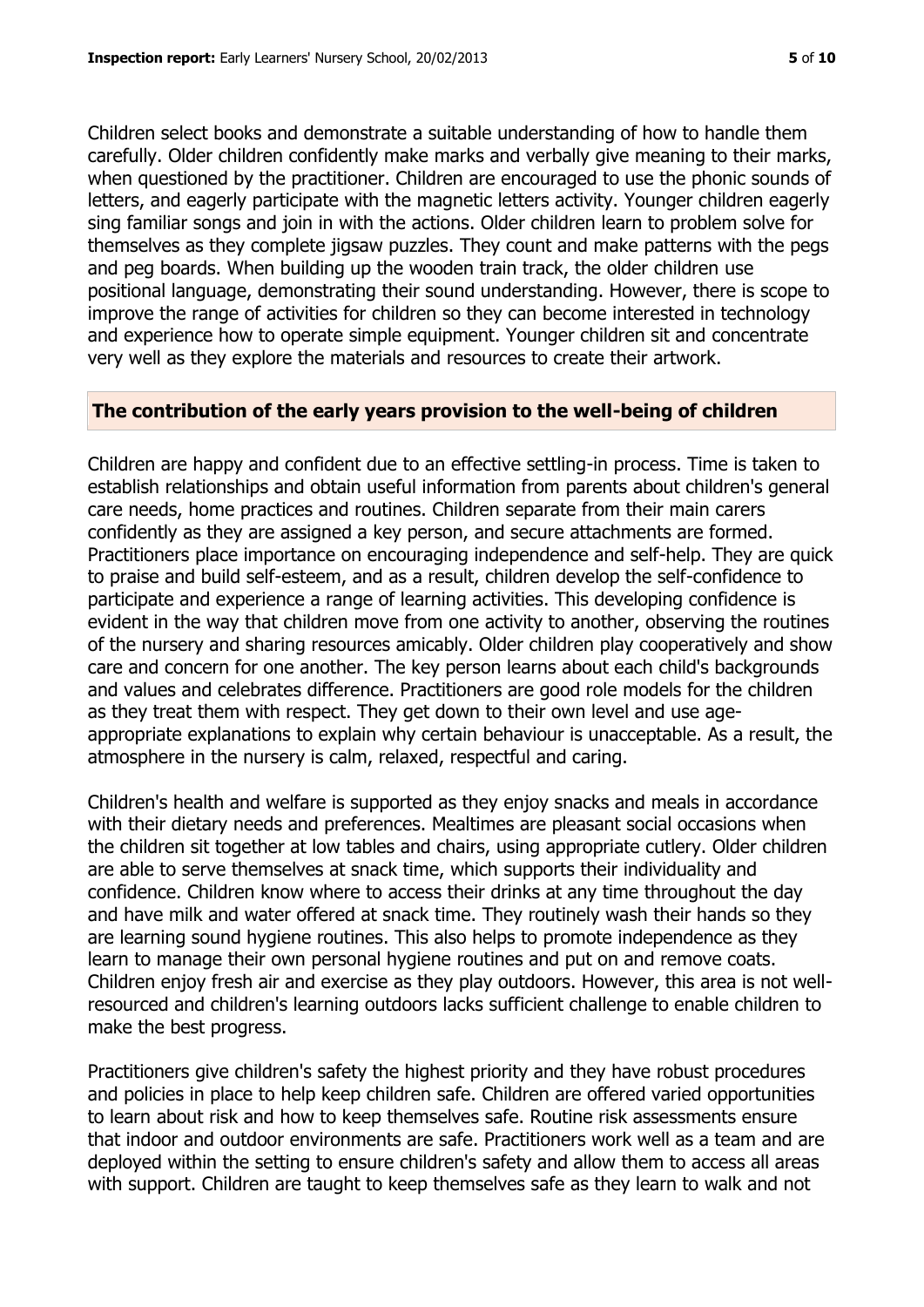run indoors and to sit down to eat. They also take part in regular fire evacuation drills. Children feel safe and secure in the setting as practitioners are always on hand for reassurance. This close supervision helps to give children a good sense of well-being, especially when new to the setting.

Children enjoy a smooth transition from home to the setting and from one playroom to another. They benefit from gradually being prepared for these changes which results in them developing the necessary skills to embrace new experiences and to settle appropriately. Practitioners work closely with some of the schools to ensure children are well prepared. Children visit the school in the summer term, prior to transfer, to become familiar with their surroundings. The teachers from some of the schools, visit the nursery to make themselves known to the children.

#### **The effectiveness of the leadership and management of the early years provision**

Children are kept safe and secure at the nursery as the provider and manager understands their responsibilities in meeting the welfare requirements of the Statutory Framework for the Early Years Foundation Stage. For example, they understand the signs and symptoms of abuse. All practitioners have a sound knowledge of how to keep children safe. There are robust procedures in place to recruit staff, and new nursery practitioners follow an effective induction method. This ensures they fully understand how to implement policies and procedures to promote children's health and safety. The nursery manager fully understands her responsibility in meeting the learning and development requirements. However, the monitoring of practice does not recognise that some practitioners are not effectively using children's assessments to plan suitably challenging activitites to enable children to make the best progress.

The manager understands the importance of working with external agencies. Practitioners work closely with the local authority's special educational needs coordinator. This enables the nursery to draw on expertise and provide support for children, so they make suitable progress in their development. This helps them to inform and develop their practice. Practitioners also liaise effectively with other Early Years Foundation Stage providers. They share summary documents to ensure children experience smooth transitions. Practitioners develop good relationships with parents and work effectively with them to support the learning and development of children. For example, practitioners hold consultation meetings to discuss children's achievements and progress. This ensures there is a two-way flow of information, which helps to support the progress of the children. The nursery maintains clear and concise policies and procedures which are made available to parents. They promote a 'policy of the month', this helps to reinforce knowledge and understanding of the policy for parents and practitioners.

Practitioners ensure children are provided with a safe and secure environment both indoors and outdoors. They identify all hazards and take appropriate steps to minimise them. The management team and all practitioners strive to improve the quality of care and learning for all children. For example, they regularly access training to improve their own knowledge and understanding. Supervision is informal and practitioners do benefit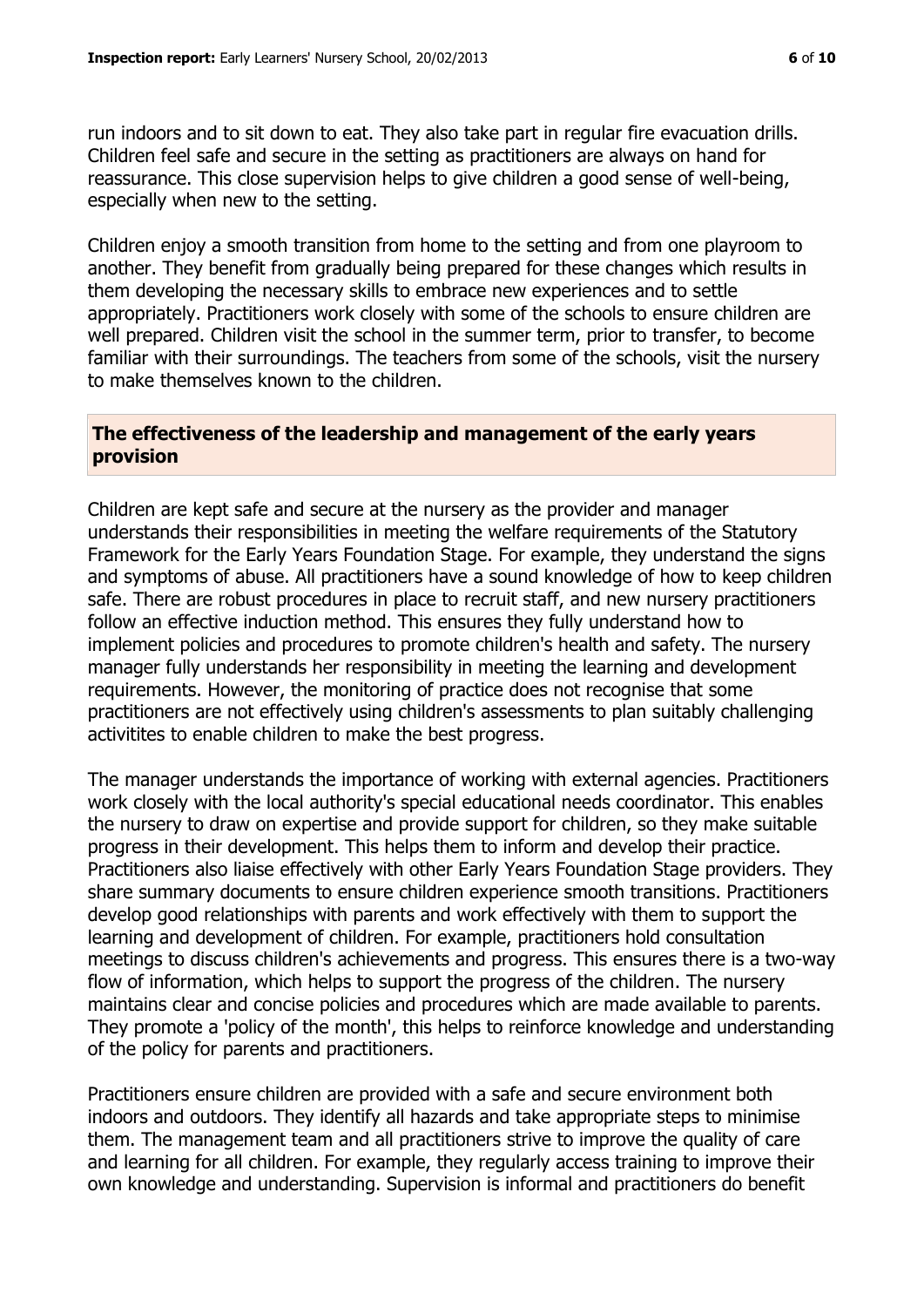from regularly discussions, in confidence with managers about their individual development or training needs. Practitioners benefit from the regular staff meetings where all issues and practices can be discussed and reflected upon. An established system of annual appraisals ensures practitioners feel valued and supported.

The nursery uses a self-evaluation document to demonstrate their strengths and some areas for future improvement. All recommendations have been improved upon since the last inspection. Parents are encouraged to provide the nursery with their views in different ways. They have a suggestion box and sometimes they have the opportunity to record their views in written questionnaires or discuss them verbally with practitioners on a daily basis.

### **The Childcare Register**

| The requirements for the compulsory part of the Childcare Register are | Met |
|------------------------------------------------------------------------|-----|
| The requirements for the voluntary part of the Childcare Register are  | Met |

# **What inspection judgements mean**

| <b>Registered early years provision</b> |                  |                                                                                                                                                                                                                                                                                                                                                                             |  |  |  |
|-----------------------------------------|------------------|-----------------------------------------------------------------------------------------------------------------------------------------------------------------------------------------------------------------------------------------------------------------------------------------------------------------------------------------------------------------------------|--|--|--|
| Grade                                   | <b>Judgement</b> | <b>Description</b>                                                                                                                                                                                                                                                                                                                                                          |  |  |  |
| Grade 1                                 | Outstanding      | Outstanding provision is highly effective in meeting the needs<br>of all children exceptionally well. This ensures that children are<br>very well prepared for the next stage of their learning.                                                                                                                                                                            |  |  |  |
| Grade 2                                 | Good             | Good provision is effective in delivering provision that meets<br>the needs of all children well. This ensures children are ready<br>for the next stage of their learning.                                                                                                                                                                                                  |  |  |  |
| Grade 3                                 | Satisfactory     | Satisfactory provision is performing less well than expectations<br>in one or more of the key areas. It requires improvement in<br>order to be good.                                                                                                                                                                                                                        |  |  |  |
| Grade 4                                 | Inadequate       | Provision that is inadequate requires significant improvement<br>and/or enforcement. The provision is failing to give children an<br>acceptable standard of early years education and/or is not<br>meeting the safeguarding and welfare requirements of the<br>Early Years Foundation Stage. It will be inspected again within<br>12 months of the date of this inspection. |  |  |  |
| Met                                     |                  | The provision has no children on roll. The inspection judgement<br>is that the provider continues to meet the requirements for<br>registration.                                                                                                                                                                                                                             |  |  |  |
| Not Met                                 |                  | The provision has no children on roll. The inspection judgement                                                                                                                                                                                                                                                                                                             |  |  |  |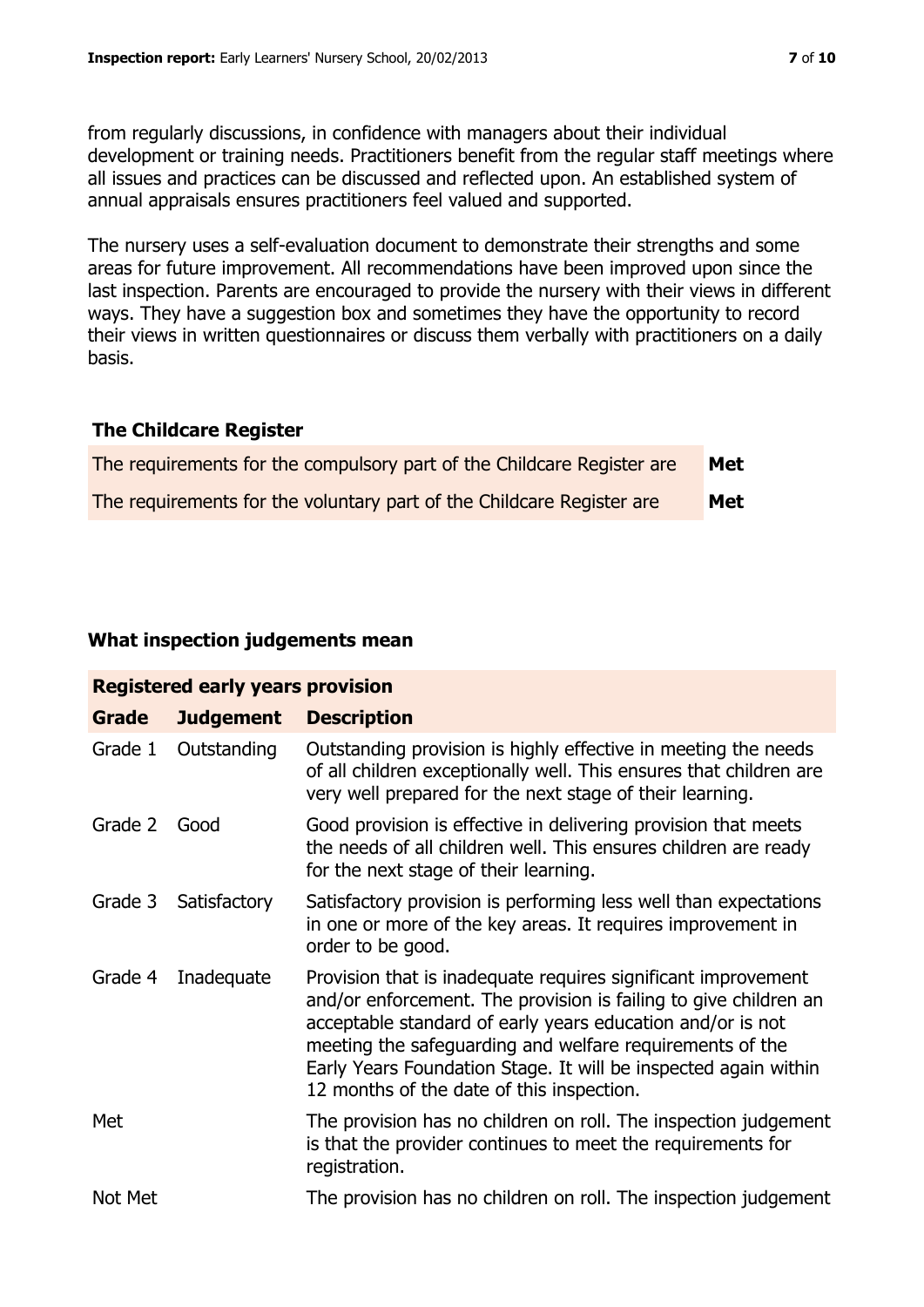is that the provider does not meet the requirements for registration.

### **Inspection**

This inspection was carried out by Ofsted under Sections 49 and 50 of the Childcare Act 2006 on the quality and standards of provision that is registered on the Early Years Register. The registered person must ensure that this provision complies with the statutory framework for children's learning, development and care, known as the Early Years Foundation Stage.

### **Setting details**

| Unique reference number       | EY410668                    |
|-------------------------------|-----------------------------|
| <b>Local authority</b>        | Leicester City              |
| <b>Inspection number</b>      | 906137                      |
| <b>Type of provision</b>      |                             |
| <b>Registration category</b>  | Childcare - Non-Domestic    |
| <b>Age range of children</b>  | $0 - 17$                    |
| <b>Total number of places</b> | 64                          |
| Number of children on roll    | 76                          |
| <b>Name of provider</b>       | L E Associates (UK) Limited |
| Date of previous inspection   | 09/06/2011                  |
| <b>Telephone number</b>       | 01162673333                 |

Any complaints about the inspection or the report should be made following the procedures set out in the guidance 'raising concerns and making complaints about Ofsted', which is available from Ofsted's website: www.ofsted.gov.uk. If you would like Ofsted to send you a copy of the guidance, please telephone 0300 123 4234, or email enquiries@ofsted.gov.uk.

# **Type of provision**

For the purposes of this inspection the following definitions apply:

Full-time provision is that which operates for more than three hours. These are usually known as nurseries, nursery schools and pre-schools and must deliver the Early Years Foundation Stage. They are registered on the Early Years Register and pay the higher fee for registration.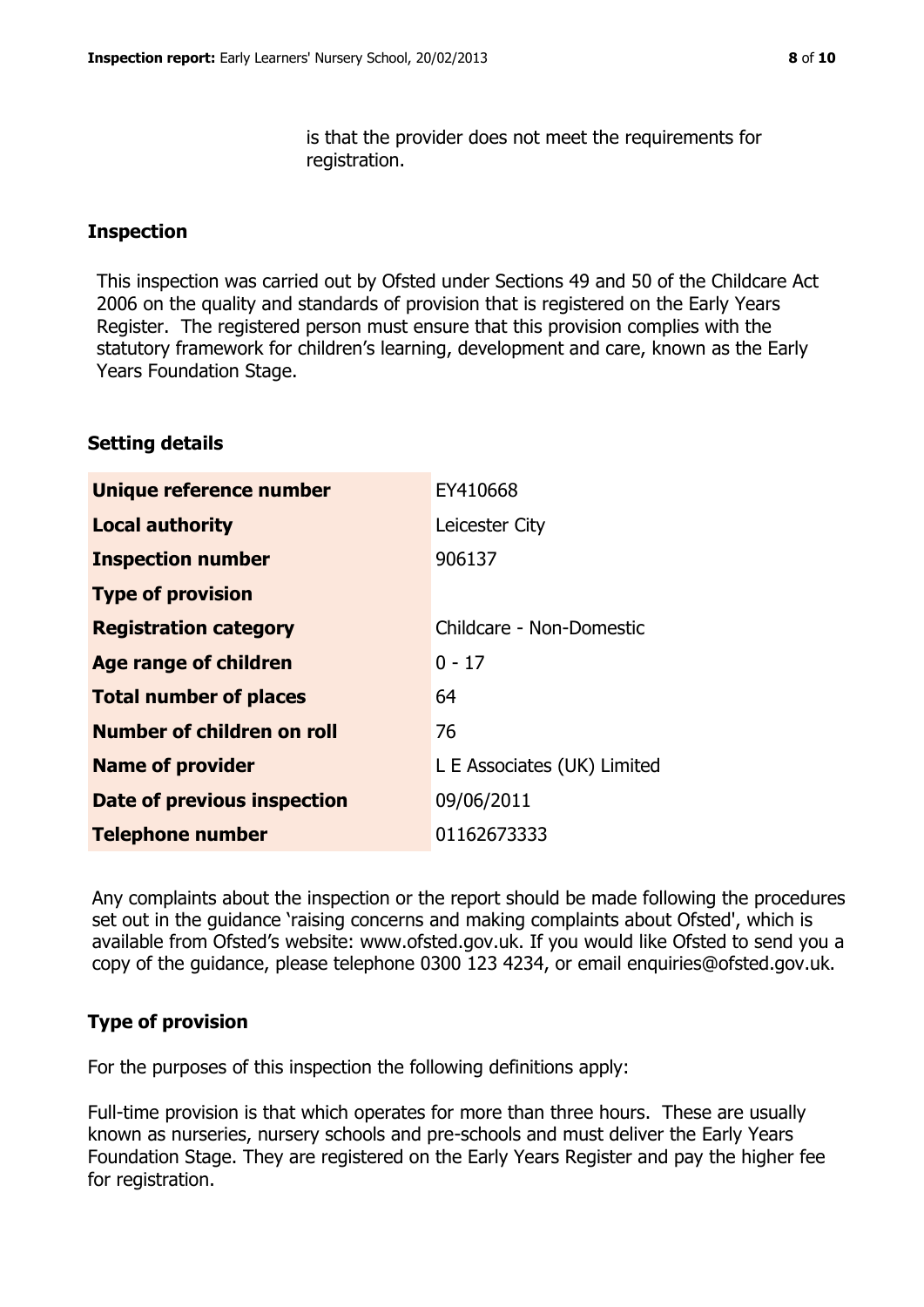Sessional provision operates for more than two hours but does not exceed three hours in any one day. These are usually known as pre-schools, kindergartens or nursery schools and must deliver the Early Years Foundation Stage. They are registered on the Early Years Register and pay the lower fee for registration.

Childminders care for one or more children where individual children attend for a period of more than two hours in any one day. They operate from domestic premises that are usually their own home. They are registered on the Early Years Register and must deliver the Early Years Foundation Stage.

Out of school provision may be sessional or full-time provision and is delivered before or after school and/or in the summer holidays. They are registered on the Early Years Register and must deliver the Early Years Foundation Stage. Where children receive their Early Years Foundation Stage in school these providers do not have to deliver the learning and development requirements in full but should complement the experiences children receive in school.